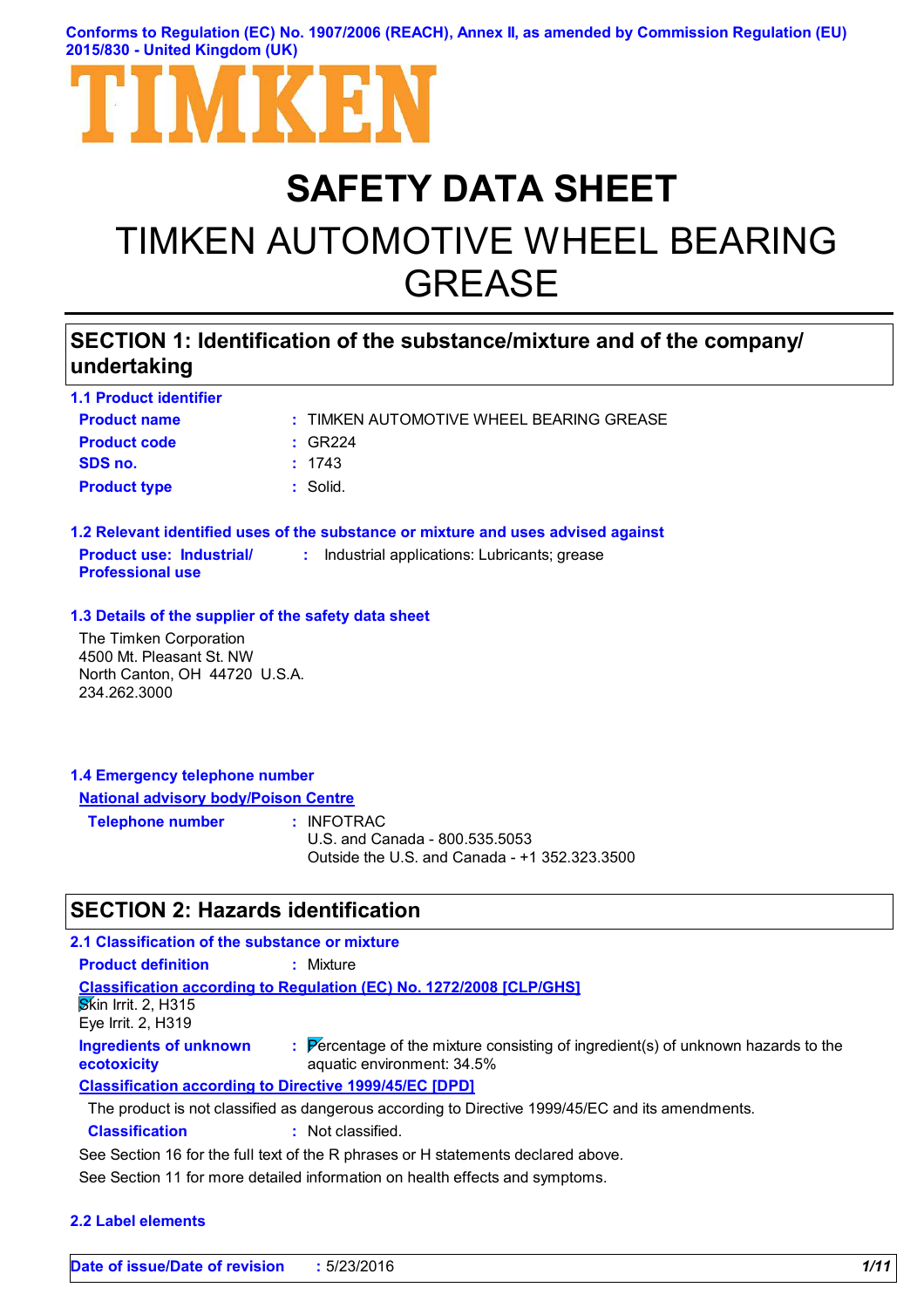### **SECTION 2: Hazards identification**

| <b>Hazard pictograms</b>                                                                                                                                        |                                                                                                                                       |
|-----------------------------------------------------------------------------------------------------------------------------------------------------------------|---------------------------------------------------------------------------------------------------------------------------------------|
| <b>Signal word</b>                                                                                                                                              | : Warning                                                                                                                             |
| <b>Hazard statements</b>                                                                                                                                        | $\therefore$ Zauses serious eye irritation.<br>Causes skin irritation.                                                                |
| <b>Precautionary statements</b>                                                                                                                                 |                                                                                                                                       |
| <b>Prevention</b>                                                                                                                                               | : Mear protective gloves. Wear eye or face protection. Wash hands thoroughly after<br>handling.                                       |
| <b>Response</b>                                                                                                                                                 | : IF IN EYES: Rinse cautiously with water for several minutes. Remove contact lenses,<br>if present and easy to do. Continue rinsing. |
| <b>Storage</b>                                                                                                                                                  | : Not applicable.                                                                                                                     |
| <b>Disposal</b>                                                                                                                                                 | : Not applicable.                                                                                                                     |
| <b>Supplemental label</b><br>elements                                                                                                                           | : Not applicable.                                                                                                                     |
| <b>Annex XVII - Restrictions</b><br>on the manufacture,<br>placing on the market and<br>use of certain dangerous<br>substances, mixtures and<br><b>articles</b> | : Not applicable.                                                                                                                     |
| <b>Special packaging requirements</b>                                                                                                                           |                                                                                                                                       |
| <b>Containers to be fitted</b><br>with child-resistant<br>fastenings                                                                                            | : Not applicable.                                                                                                                     |
| <b>Tactile warning of danger</b>                                                                                                                                | : Not applicable.                                                                                                                     |
| <b>2.3 Other hazards</b>                                                                                                                                        |                                                                                                                                       |

**Other hazards which do : not result in classification** : None known.

### **SECTION 3: Composition/information on ingredients**

| <b>Substance/mixture</b>                                            | : Mixture                                                |               |                                                                             |                                                                               |             |
|---------------------------------------------------------------------|----------------------------------------------------------|---------------|-----------------------------------------------------------------------------|-------------------------------------------------------------------------------|-------------|
|                                                                     | <b>Classification</b>                                    |               |                                                                             |                                                                               |             |
| <b>Product/ingredient</b><br>name                                   | <b>Identifiers</b>                                       | $\frac{9}{6}$ | 67/548/EEC                                                                  | <b>Regulation (EC) No.</b><br>1272/2008 [CLP]                                 | <b>Type</b> |
| Distillates (petroleum),<br>hydrotreated heavy<br>naphthenic        | IEC: 265-155-0<br>CAS: 64742-52-5<br>Index: 649-465-00-7 | 15-40         | Not classified.                                                             | Skin Irrit. 2, H315<br>Eye Irrit. 2, H319                                     | $[1]$       |
| Phosphorodithioic acid,<br>O,O-di-C1-14-alkyl<br>esters, zinc salts | IEC: 272-028-3<br>CAS: 68649-42-3                        | 1-5           | Xi; R41, R38<br>IN: R51/53                                                  | Skin Irrit. 2, H315<br>Eye Dam. 1, H318<br>Aquatic Chronic 2, H411            | $[1]$       |
|                                                                     |                                                          |               | See Section 16 for<br>the full text of the R-<br>phrases declared<br>above. | See Section 16 for the<br>full text of the H<br>statements declared<br>above. |             |

There are no additional ingredients present which, within the current knowledge of the supplier and in the concentrations applicable, are classified as hazardous to health or the environment, are PBTs or vPvBs or have been assigned a workplace exposure limit and hence require reporting in this section.

**Type**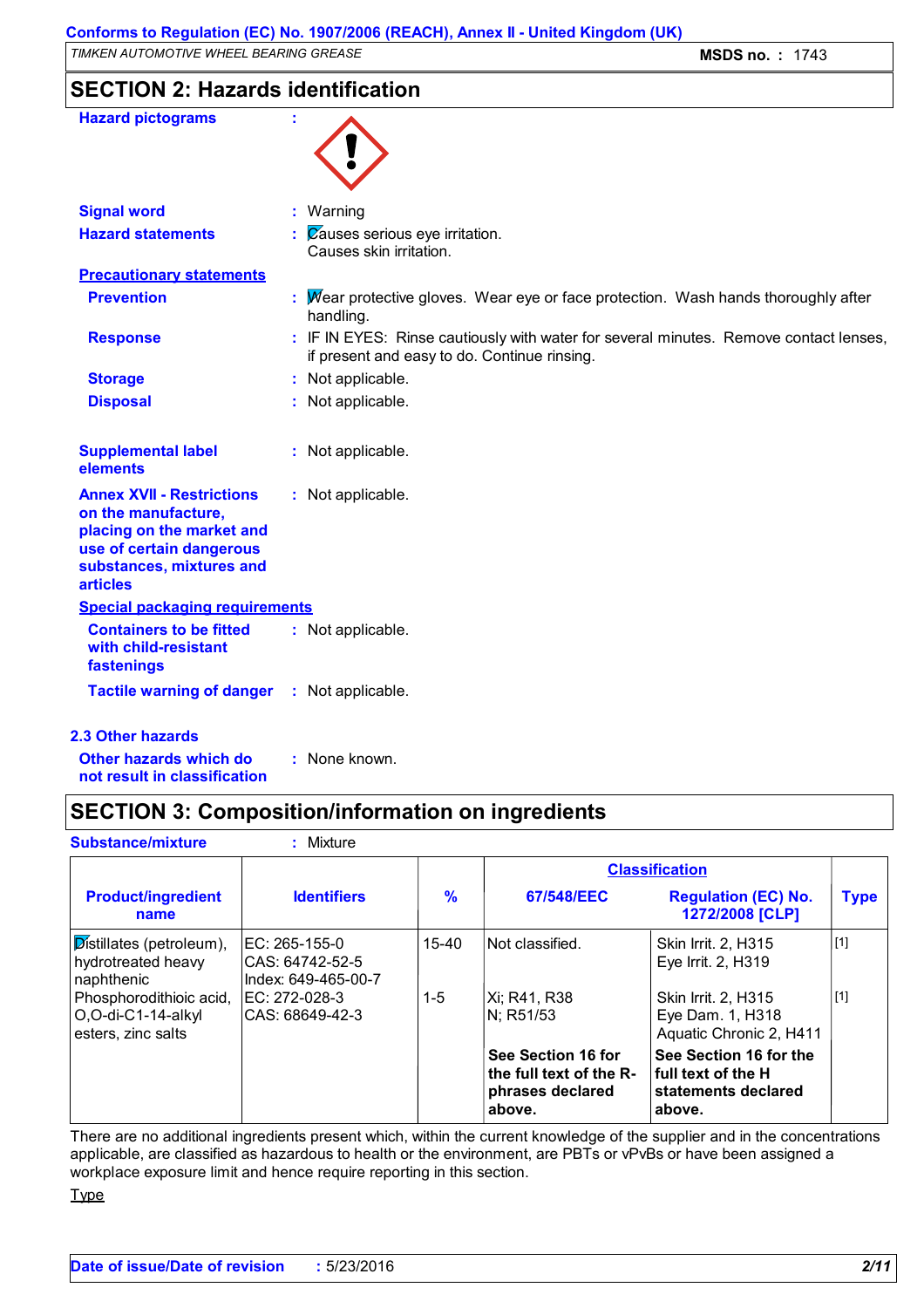### **SECTION 3: Composition/information on ingredients**

[1] Substance classified with a health or environmental hazard

- [2] Substance with a workplace exposure limit
- [3] Substance meets the criteria for PBT according to Regulation (EC) No. 1907/2006, Annex XIII
- [4] Substance meets the criteria for vPvB according to Regulation (EC) No. 1907/2006, Annex XIII

[5] Substance of equivalent concern

Occupational exposure limits, if available, are listed in Section 8.

### **SECTION 4: First aid measures**

| <b>4.1 Description of first aid measures</b> |                                                                                                                                                                                                                                                                                                                                                                                                                                                                                                                                                                                                                                                                                                                                                                                                                              |
|----------------------------------------------|------------------------------------------------------------------------------------------------------------------------------------------------------------------------------------------------------------------------------------------------------------------------------------------------------------------------------------------------------------------------------------------------------------------------------------------------------------------------------------------------------------------------------------------------------------------------------------------------------------------------------------------------------------------------------------------------------------------------------------------------------------------------------------------------------------------------------|
| <b>Eye contact</b>                           | : Immediately flush eyes with plenty of water, occasionally lifting the upper and lower<br>eyelids. Check for and remove any contact lenses. Continue to rinse for at least 10<br>minutes. Get medical attention.                                                                                                                                                                                                                                                                                                                                                                                                                                                                                                                                                                                                            |
| <b>Inhalation</b>                            | : Remove victim to fresh air and keep at rest in a position comfortable for breathing. If<br>not breathing, if breathing is irregular or if respiratory arrest occurs, provide artificial<br>respiration or oxygen by trained personnel. It may be dangerous to the person<br>providing aid to give mouth-to-mouth resuscitation. Get medical attention if adverse<br>health effects persist or are severe. If unconscious, place in recovery position and<br>get medical attention immediately. Maintain an open airway. Loosen tight clothing<br>such as a collar, tie, belt or waistband.                                                                                                                                                                                                                                 |
| <b>Skin contact</b>                          | : Flush contaminated skin with plenty of water. Remove contaminated clothing and<br>shoes. Continue to rinse for at least 10 minutes. Get medical attention. Wash<br>clothing before reuse. Clean shoes thoroughly before reuse.                                                                                                                                                                                                                                                                                                                                                                                                                                                                                                                                                                                             |
| <b>Ingestion</b>                             | : Wash out mouth with water. Remove dentures if any. Remove victim to fresh air and<br>keep at rest in a position comfortable for breathing. If material has been swallowed<br>and the exposed person is conscious, give small quantities of water to drink. Stop if<br>the exposed person feels sick as vomiting may be dangerous. Do not induce<br>vomiting unless directed to do so by medical personnel. If vomiting occurs, the head<br>should be kept low so that vomit does not enter the lungs. Get medical attention if<br>adverse health effects persist or are severe. Never give anything by mouth to an<br>unconscious person. If unconscious, place in recovery position and get medical<br>attention immediately. Maintain an open airway. Loosen tight clothing such as a<br>collar, tie, belt or waistband. |
| <b>Protection of first-aiders</b>            | : No action shall be taken involving any personal risk or without suitable training. It<br>may be dangerous to the person providing aid to give mouth-to-mouth resuscitation.                                                                                                                                                                                                                                                                                                                                                                                                                                                                                                                                                                                                                                                |

|                                       | 4.2 Most important symptoms and effects, both acute and delayed                                                                |
|---------------------------------------|--------------------------------------------------------------------------------------------------------------------------------|
| <b>Potential acute health effects</b> |                                                                                                                                |
| <b>Eye contact</b>                    | : Causes serious eye irritation.                                                                                               |
| <b>Inhalation</b>                     | : No known significant effects or critical hazards.                                                                            |
| <b>Skin contact</b>                   | : Causes skin irritation.                                                                                                      |
| <b>Ingestion</b>                      | : No known significant effects or critical hazards.                                                                            |
| Over-exposure signs/symptoms          |                                                                                                                                |
| <b>Eye contact</b>                    | : Adverse symptoms may include the following:<br>pain or irritation<br>watering<br>redness                                     |
| <b>Inhalation</b>                     | : No specific data.                                                                                                            |
| <b>Skin contact</b>                   | $\therefore$ Adverse symptoms may include the following:<br>irritation<br>redness                                              |
| <b>Ingestion</b>                      | : No specific data.                                                                                                            |
|                                       | 4.3 Indication of any immediate medical attention and special treatment needed                                                 |
| <b>Notes to physician</b>             | : Treat symptomatically. Contact poison treatment specialist immediately if large<br>quantities have been ingested or inhaled. |
| <b>Specific treatments</b>            | : No specific treatment.                                                                                                       |
|                                       |                                                                                                                                |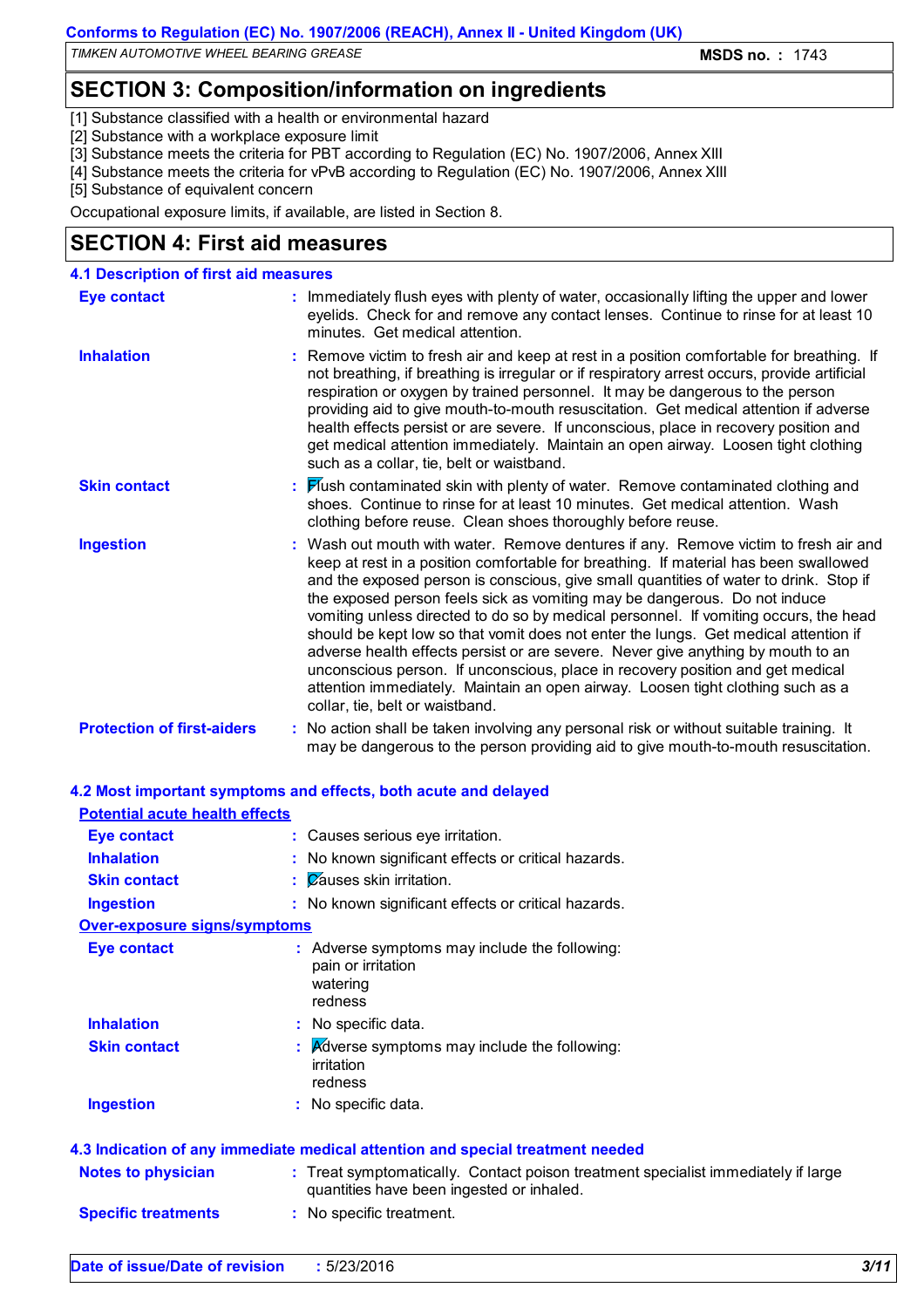### **SECTION 5: Firefighting measures**

| 5.1 Extinguishing media                                   |                                                                                                                                                                                                                                                                                                                                                                     |
|-----------------------------------------------------------|---------------------------------------------------------------------------------------------------------------------------------------------------------------------------------------------------------------------------------------------------------------------------------------------------------------------------------------------------------------------|
| <b>Suitable extinguishing</b><br>media                    | : Use an extinguishing agent suitable for the surrounding fire.                                                                                                                                                                                                                                                                                                     |
| <b>Unsuitable extinguishing</b><br>media                  | : None known.                                                                                                                                                                                                                                                                                                                                                       |
| 5.2 Special hazards arising from the substance or mixture |                                                                                                                                                                                                                                                                                                                                                                     |
| <b>Hazards from the</b><br>substance or mixture           | : No specific fire or explosion hazard.                                                                                                                                                                                                                                                                                                                             |
| <b>Hazardous thermal</b><br>decomposition products        | : Decomposition products may include the following materials:<br>carbon dioxide<br>carbon monoxide<br>metal oxide/oxides                                                                                                                                                                                                                                            |
| <b>5.3 Advice for firefighters</b>                        |                                                                                                                                                                                                                                                                                                                                                                     |
| <b>Special protective actions</b><br>for fire-fighters    | : Promptly isolate the scene by removing all persons from the vicinity of the incident if<br>there is a fire. No action shall be taken involving any personal risk or without suitable<br>training.                                                                                                                                                                 |
| <b>Special protective</b><br>equipment for fire-fighters  | Fire-fighters should wear appropriate protective equipment and self-contained<br>breathing apparatus (SCBA) with a full face-piece operated in positive pressure<br>mode. Clothing for fire-fighters (including helmets, protective boots and gloves)<br>conforming to European standard EN 469 will provide a basic level of protection for<br>chemical incidents. |

### **SECTION 6: Accidental release measures**

#### **6.1 Personal precautions, protective equipment and emergency procedures**

| For non-emergency<br>personnel                           | : No action shall be taken involving any personal risk or without suitable training.<br>Evacuate surrounding areas. Keep unnecessary and unprotected personnel from<br>entering. Do not touch or walk through spilt material. Provide adequate ventilation.<br>Wear appropriate respirator when ventilation is inadequate. Put on appropriate<br>personal protective equipment. |
|----------------------------------------------------------|---------------------------------------------------------------------------------------------------------------------------------------------------------------------------------------------------------------------------------------------------------------------------------------------------------------------------------------------------------------------------------|
| For emergency responders                                 | : If specialised clothing is required to deal with the spillage, take note of any<br>information in Section 8 on suitable and unsuitable materials. See also the<br>information in "For non-emergency personnel".                                                                                                                                                               |
| <b>6.2 Environmental</b><br>precautions                  | : Avoid dispersal of spilt material and runoff and contact with soil, waterways, drains<br>and sewers. Inform the relevant authorities if the product has caused environmental<br>pollution (sewers, waterways, soil or air).                                                                                                                                                   |
| 6.3 Methods and material for containment and cleaning up |                                                                                                                                                                                                                                                                                                                                                                                 |
| <b>Small spill</b>                                       | : Move containers from spill area. Avoid dust generation. Using a vacuum with HEPA<br>filter will reduce dust dispersal. Place spilled material in a designated, labeled waste<br>container. Dispose of via a licensed waste disposal contractor.                                                                                                                               |
| <b>Large spill</b>                                       | : Move containers from spill area. Approach the release from upwind. Prevent entry<br>into sewers, water courses, basements or confined areas. Avoid dust generation. Do<br>not dry sweep. Vacuum dust with equipment fitted with a HEPA filter and place in a<br>closed, labeled waste container. Dispose of via a licensed waste disposal contractor.                         |
| 6.4 Reference to other<br><b>sections</b>                | : See Section 1 for emergency contact information.<br>See Section 8 for information on appropriate personal protective equipment.<br>See Section 13 for additional waste treatment information.                                                                                                                                                                                 |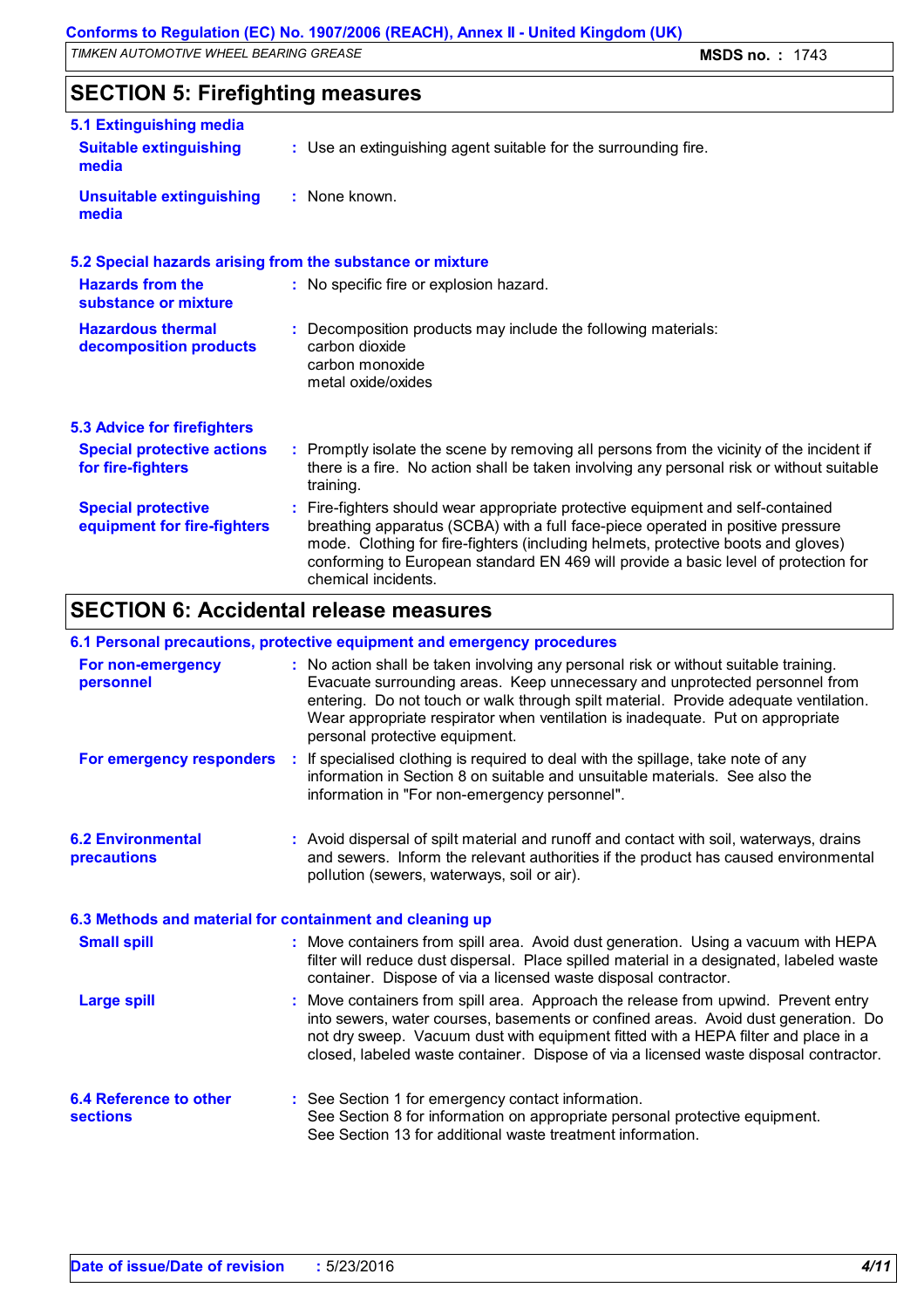### **SECTION 7: Handling and storage**

The information in this section contains generic advice and guidance. The list of Identified Uses in Section 1 should be consulted for any available use-specific information provided in the Exposure Scenario(s).

#### **7.1 Precautions for safe handling**

| <b>Protective measures</b>                       | : Put on appropriate personal protective equipment (see Section 8). Do not ingest.<br>Avoid contact with eyes, skin and clothing. Keep in the original container or an<br>approved alternative made from a compatible material, kept tightly closed when not<br>in use. Empty containers retain product residue and can be hazardous. Do not<br>reuse container. |
|--------------------------------------------------|------------------------------------------------------------------------------------------------------------------------------------------------------------------------------------------------------------------------------------------------------------------------------------------------------------------------------------------------------------------|
| <b>Advice on general</b><br>occupational hygiene | : Eating, drinking and smoking should be prohibited in areas where this material is<br>handled, stored and processed. Workers should wash hands and face before eating,<br>drinking and smoking. Remove contaminated clothing and protective equipment<br>before entering eating areas. See also Section 8 for additional information on<br>hygiene measures.    |

#### **7.2 Conditions for safe storage, including any incompatibilities**

Store in accordance with local regulations. Store in original container protected from direct sunlight in a dry, cool and well-ventilated area, away from incompatible materials (see Section 10) and food and drink. Keep container tightly closed and sealed until ready for use. Containers that have been opened must be carefully resealed and kept upright to prevent leakage. Do not store in unlabelled containers. Use appropriate containment to avoid environmental contamination.

| <b>Recommendations</b><br>: Not available.<br>Industrial sector specific<br>: Not available.<br><b>solutions</b> |  |
|------------------------------------------------------------------------------------------------------------------|--|
|                                                                                                                  |  |
|                                                                                                                  |  |
| 7.3 Specific end use(s)                                                                                          |  |

### **SECTION 8: Exposure controls/personal protection**

The information in this section contains generic advice and guidance. The list of Identified Uses in Section 1 should be consulted for any available use-specific information provided in the Exposure Scenario(s).

#### **8.1 Control parameters**

**Occupational exposure limits**

No exposure limit value known.

**Recommended monitoring procedures :** If this product contains ingredients with exposure limits, personal, workplace atmosphere or biological monitoring may be required to determine the effectiveness of the ventilation or other control measures and/or the necessity to use respiratory protective equipment. Reference should be made to monitoring standards, such as the following: European Standard EN 689 (Workplace atmospheres - Guidance for the assessment of exposure by inhalation to chemical agents for comparison with limit values and measurement strategy) European Standard EN 14042 (Workplace atmospheres - Guide for the application and use of procedures for the assessment of exposure to chemical and biological agents) European Standard EN 482 (Workplace atmospheres - General requirements for the performance of procedures for the measurement of chemical agents) Reference to national guidance documents for methods for the determination of hazardous substances will also be required.

#### **DNELs/DMELs**

No DNELs/DMELs available.

#### **PNECs**

| <b>Product/ingredient name</b>                            | <b>Compartment Detail</b> | Value                  | <b>Method Detail</b> |
|-----------------------------------------------------------|---------------------------|------------------------|----------------------|
| Distillates (petroleum), hydrotreated heavy<br>naphthenic | Secondary Poisoning       | $ 9.33 \text{ mg/kg} $ |                      |

#### **8.2 Exposure controls**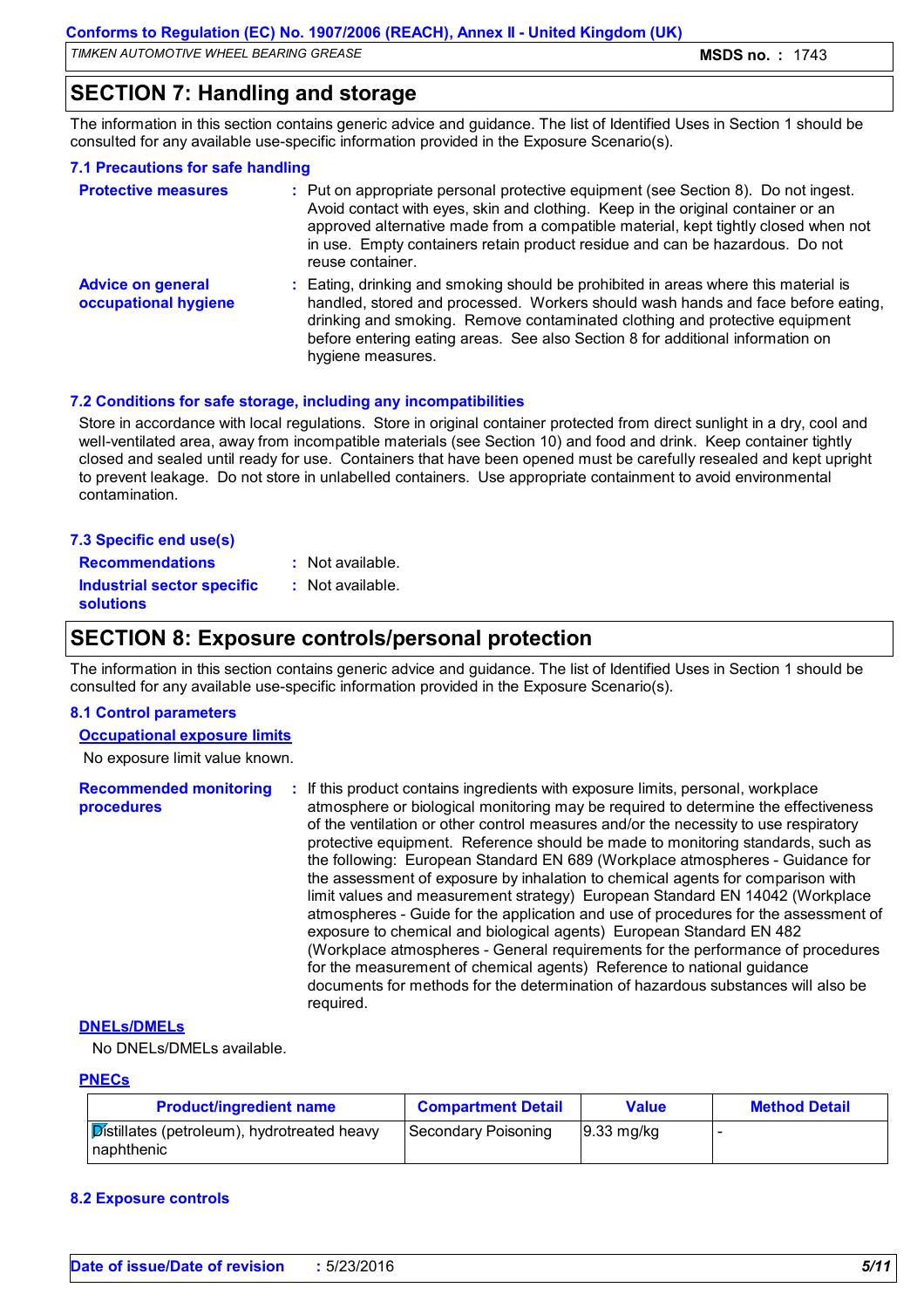## **SECTION 8: Exposure controls/personal protection**

| <b>Appropriate engineering</b><br><b>controls</b> | : Good general ventilation should be sufficient to control worker exposure to airborne<br>contaminants.                                                                                                                                                                                                                                                                                                                                                                                                                                                                                                                |
|---------------------------------------------------|------------------------------------------------------------------------------------------------------------------------------------------------------------------------------------------------------------------------------------------------------------------------------------------------------------------------------------------------------------------------------------------------------------------------------------------------------------------------------------------------------------------------------------------------------------------------------------------------------------------------|
| <b>Individual protection measures</b>             |                                                                                                                                                                                                                                                                                                                                                                                                                                                                                                                                                                                                                        |
| <b>Hygiene measures</b>                           | Wash hands, forearms and face thoroughly after handling chemical products, before<br>eating, smoking and using the lavatory and at the end of the working period.<br>Appropriate techniques should be used to remove potentially contaminated clothing.<br>Wash contaminated clothing before reusing. Ensure that eyewash stations and<br>safety showers are close to the workstation location.                                                                                                                                                                                                                        |
| <b>Eye/face protection</b>                        | Safety eyewear complying with an approved standard should be used when a risk<br>assessment indicates this is necessary to avoid exposure to liquid splashes, mists,<br>gases or dusts. If contact is possible, the following protection should be worn,<br>unless the assessment indicates a higher degree of protection: chemical splash<br>goggles.                                                                                                                                                                                                                                                                 |
| <b>Skin protection</b>                            |                                                                                                                                                                                                                                                                                                                                                                                                                                                                                                                                                                                                                        |
| <b>Hand protection</b>                            | : Chemical-resistant, impervious gloves complying with an approved standard should<br>be worn at all times when handling chemical products if a risk assessment indicates<br>this is necessary. Considering the parameters specified by the glove manufacturer,<br>check during use that the gloves are still retaining their protective properties. It<br>should be noted that the time to breakthrough for any glove material may be<br>different for different glove manufacturers. In the case of mixtures, consisting of<br>several substances, the protection time of the gloves cannot be accurately estimated. |
| <b>Body protection</b>                            | : Personal protective equipment for the body should be selected based on the task<br>being performed and the risks involved and should be approved by a specialist<br>before handling this product.                                                                                                                                                                                                                                                                                                                                                                                                                    |
| <b>Other skin protection</b>                      | : Appropriate footwear and any additional skin protection measures should be<br>selected based on the task being performed and the risks involved and should be<br>approved by a specialist before handling this product.                                                                                                                                                                                                                                                                                                                                                                                              |
| <b>Respiratory protection</b>                     | Based on the hazard and potential for exposure, select a respirator that meets the<br>appropriate standard or certification. Respirators must be used according to a<br>respiratory protection program to ensure proper fitting, training, and other important<br>aspects of use.                                                                                                                                                                                                                                                                                                                                      |
| <b>Environmental exposure</b><br><b>controls</b>  | : Emissions from ventilation or work process equipment should be checked to ensure<br>they comply with the requirements of environmental protection legislation. In some<br>cases, fume scrubbers, filters or engineering modifications to the process equipment<br>will be necessary to reduce emissions to acceptable levels.                                                                                                                                                                                                                                                                                        |

## **SECTION 9: Physical and chemical properties**

| 9.1 Information on basic physical and chemical properties |                                                                                                                    |      |
|-----------------------------------------------------------|--------------------------------------------------------------------------------------------------------------------|------|
| <b>Appearance</b>                                         |                                                                                                                    |      |
| <b>Physical state</b>                                     | : Solid. [grease]                                                                                                  |      |
| <b>Colour</b>                                             | $:$ Red.                                                                                                           |      |
| <b>Odour</b>                                              | : Mild. Petroleum oil                                                                                              |      |
| рH                                                        | : Not applicable.                                                                                                  |      |
| <b>Melting point/freezing point</b>                       | : Not available.                                                                                                   |      |
| Initial boiling point and boiling<br>range                | $:$ Not available.                                                                                                 |      |
| <b>Flash point</b>                                        | : Not available.                                                                                                   |      |
| <b>Evaporation rate</b>                                   | $:$ Not available.                                                                                                 |      |
| <b>Flammability (solid, gas)</b>                          | : Flammable in the presence of the following materials or conditions: open flames,<br>sparks and static discharge. |      |
| <b>Upper/lower flammability or</b><br>explosive limits    | $:$ Not available.                                                                                                 |      |
| <b>Vapour pressure</b>                                    | $:$ Not available.                                                                                                 |      |
| <b>Vapour density</b>                                     | : Not available.                                                                                                   |      |
| <b>Density</b>                                            | $: 0.9$ g/cm <sup>3</sup>                                                                                          |      |
| <b>Solubility(ies)</b>                                    | : Insoluble in the following materials: cold water and hot water.                                                  |      |
| Date of issue/Date of revision                            | : 5/23/2016                                                                                                        | 6/11 |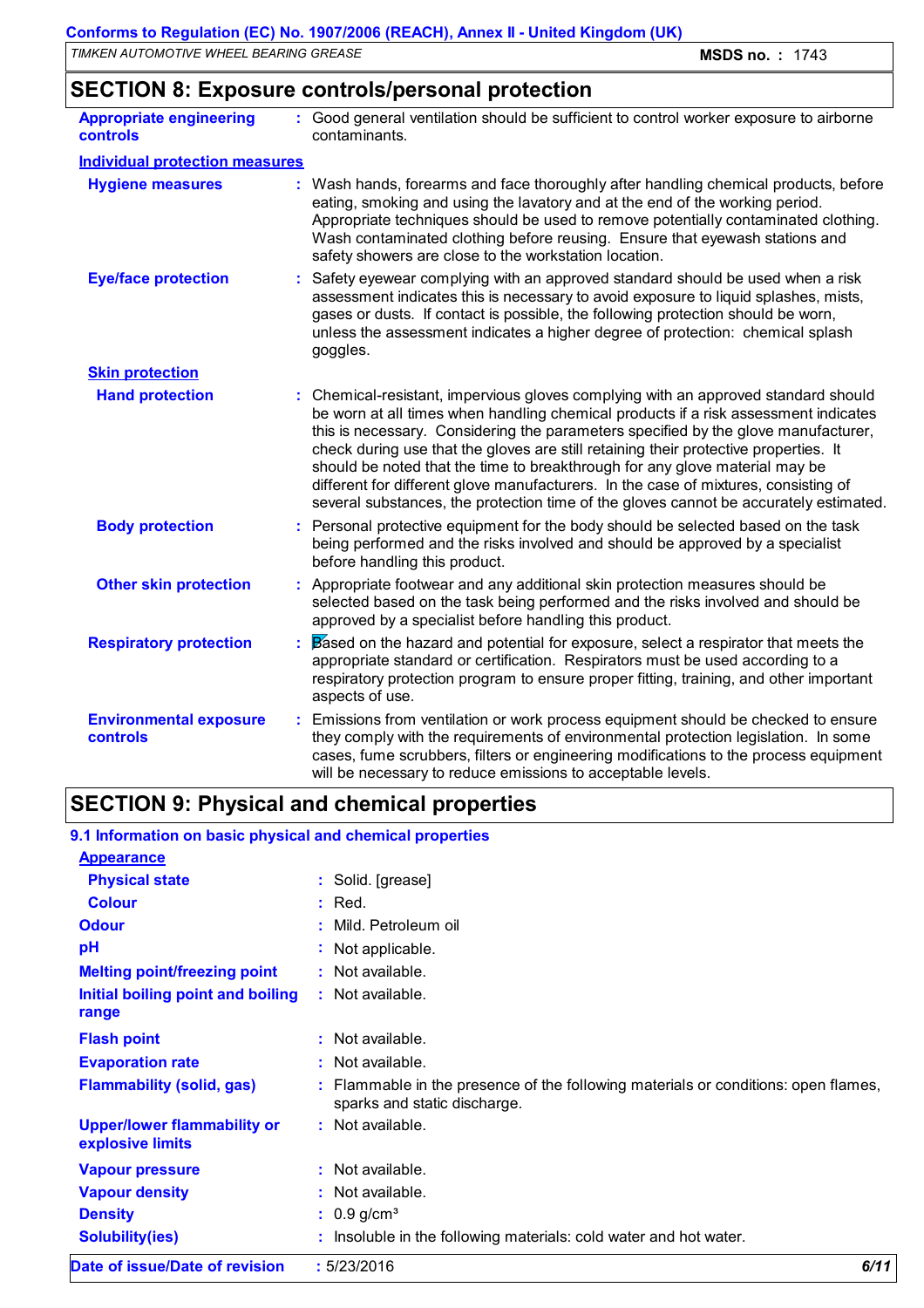### **SECTION 9: Physical and chemical properties**

| <b>Partition coefficient: n-octanol/ : Not available.</b><br>water |                      |
|--------------------------------------------------------------------|----------------------|
| <b>Auto-ignition temperature</b>                                   | $:$ Not available.   |
| <b>Decomposition temperature</b>                                   | $\pm$ Not available. |
| <b>Viscosity</b>                                                   | $:$ Not available.   |
| <b>Explosive properties</b>                                        | $:$ Not available.   |
| <b>Oxidising properties</b>                                        | $:$ Not available.   |

#### **9.2 Other information**

No additional information.

### **SECTION 10: Stability and reactivity**

| <b>10.1 Reactivity</b>                          | : No specific test data related to reactivity available for this product or its ingredients.              |
|-------------------------------------------------|-----------------------------------------------------------------------------------------------------------|
| <b>10.2 Chemical stability</b>                  | : The product is stable.                                                                                  |
| 10.3 Possibility of<br>hazardous reactions      | : Under normal conditions of storage and use, hazardous reactions will not occur.                         |
| <b>10.4 Conditions to avoid</b>                 | : No specific data.                                                                                       |
| 10.5 Incompatible materials                     | : No specific data.                                                                                       |
| <b>10.6 Hazardous</b><br>decomposition products | : Under normal conditions of storage and use, hazardous decomposition products<br>should not be produced. |
|                                                 |                                                                                                           |

### **SECTION 11: Toxicological information**

#### **11.1 Information on toxicological effects**

#### **Acute toxicity**

| <b>Product/ingredient name</b>                                                      | <b>Result</b>                                       | <b>Species</b> | <b>Dose</b> | <b>Exposure</b>          |
|-------------------------------------------------------------------------------------|-----------------------------------------------------|----------------|-------------|--------------------------|
| $\overline{\mathsf{Dist}}$ illates (petroleum),<br>hydrotreated heavy<br>naphthenic | ILD50 Oral                                          | Rat            | >5000 mg/kg | $\overline{\phantom{0}}$ |
| <b>Conclusion/Summary</b>                                                           | : No known significant effects or critical hazards. |                |             |                          |

**Acute toxicity estimates**

Not available.

#### **Irritation/Corrosion**

| <b>Product/ingredient name</b>                               | <b>Result</b>                                                                                                                                                                            | <b>Species</b> | <b>Score</b> | <b>Exposure</b>   | <b>Observation</b> |
|--------------------------------------------------------------|------------------------------------------------------------------------------------------------------------------------------------------------------------------------------------------|----------------|--------------|-------------------|--------------------|
| Distillates (petroleum),<br>hydrotreated heavy<br>naphthenic | Skin - Severe irritant                                                                                                                                                                   | Rabbit         |              | 500<br>milligrams | $\blacksquare$     |
| <b>Conclusion/Summary</b>                                    |                                                                                                                                                                                          |                |              |                   |                    |
| <b>Skin</b>                                                  | : Causes skin irritation. NOT EXPECTED TO PRODUCE SIGNIFICANT ADVERSE<br>HEALTH EFFECTS WHEN THE RECOMMENDED INSTRUCTIONS FOR USE ARE<br>FOLLOWED.                                       |                |              |                   |                    |
| <b>Eyes</b>                                                  | : Causes eye irritation. NOT EXPECTED TO PRODUCE SIGNIFICANT ADVERSE<br>HEALTH EFFECTS WHEN THE RECOMMENDED INSTRUCTIONS FOR USE ARE<br>FOLLOWED.                                        |                |              |                   |                    |
| <b>Respiratory</b>                                           | : Repeated or prolonged exposure to spray or mist may produce respiratory tract<br>irritation. Pre-existing respiratory disorders may be aggravated by over-exposure to<br>this product. |                |              |                   |                    |
| <b>Sensitisation</b>                                         |                                                                                                                                                                                          |                |              |                   |                    |
| <b>Conclusion/Summary</b>                                    |                                                                                                                                                                                          |                |              |                   |                    |
| <b>Skin</b>                                                  | : No specific information is available regarding the skin sensitising properties of this<br>product. Sensitisation not suspected for humans.                                             |                |              |                   |                    |
| <b>Respiratory</b>                                           | : Sensitisation not suspected for humans.                                                                                                                                                |                |              |                   |                    |
|                                                              |                                                                                                                                                                                          |                |              |                   |                    |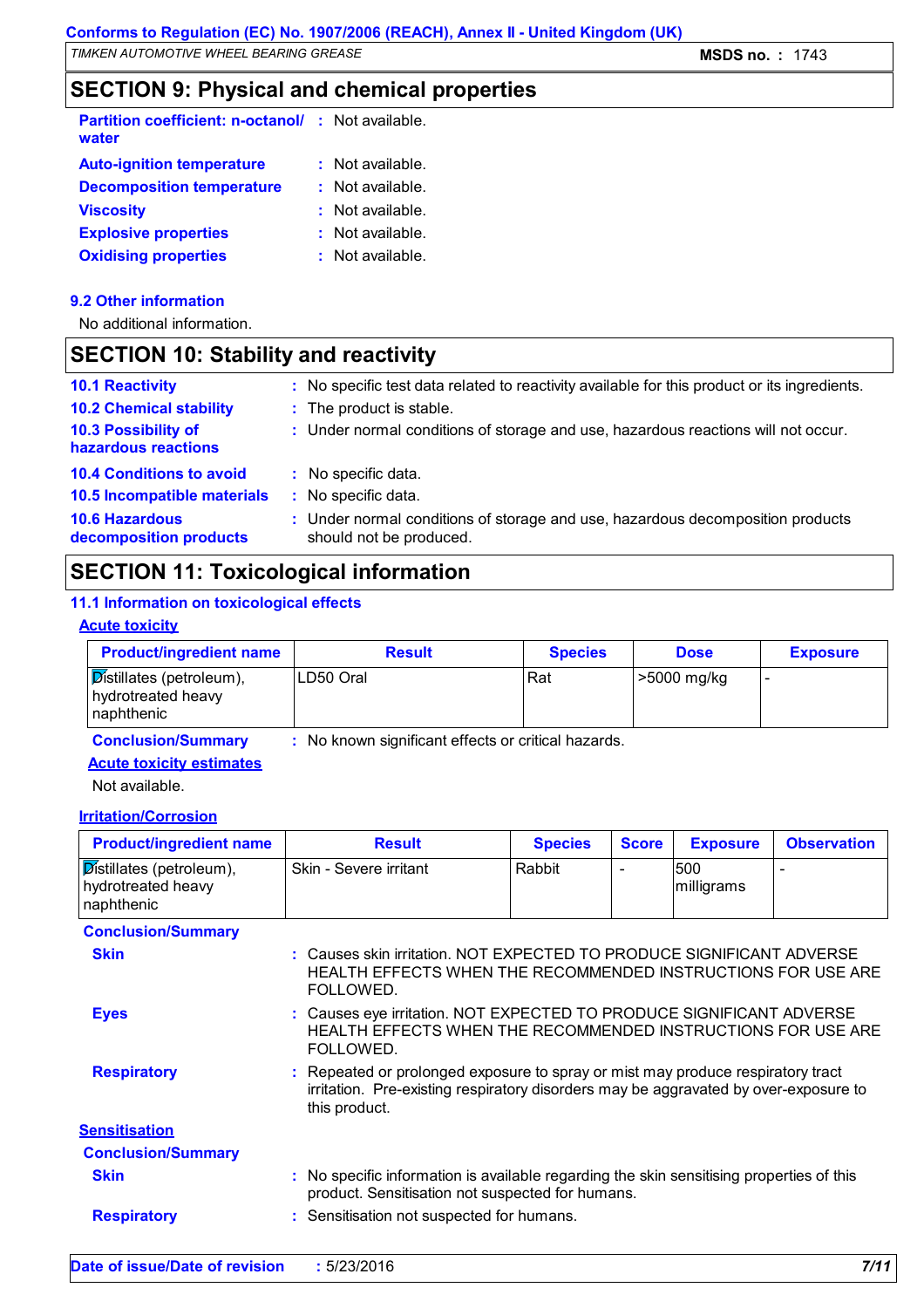### **SECTION 11: Toxicological information**

| <b>Mutagenicity</b>                                                         |                                                                                                                              |
|-----------------------------------------------------------------------------|------------------------------------------------------------------------------------------------------------------------------|
| <b>Conclusion/Summary</b>                                                   | There are no data available on the mixture itself. Mutagenicity not suspected for<br>humans.                                 |
| <b>Carcinogenicity</b>                                                      |                                                                                                                              |
| <b>Conclusion/Summary</b>                                                   | There are no data available on the mixture itself. Carcinogenicity not suspected for<br>humans.                              |
| <b>Reproductive toxicity</b>                                                |                                                                                                                              |
| <b>Conclusion/Summary</b>                                                   | : There are no data available on the mixture itself. Not considered to be dangerous to<br>humans, according to our database. |
| <b>Teratogenicity</b>                                                       |                                                                                                                              |
| <b>Conclusion/Summary</b>                                                   | : There are no data available on the mixture itself. Teratogenicity not suspected for<br>humans.                             |
| <b>Specific target organ toxicity (single exposure)</b>                     |                                                                                                                              |
| Not available.                                                              |                                                                                                                              |
| <b>Specific target organ toxicity (repeated exposure)</b><br>Not available. |                                                                                                                              |
| <b>Aspiration hazard</b><br>Not available.                                  |                                                                                                                              |
| <b>Information on likely routes</b><br>of exposure                          | : Routes of entry anticipated: Oral, Dermal, Inhalation.                                                                     |
| <b>Potential acute health effects</b>                                       |                                                                                                                              |
| <b>Eye contact</b>                                                          | : Causes serious eye irritation.                                                                                             |
| <b>Inhalation</b>                                                           | : No known significant effects or critical hazards.                                                                          |
| <b>Skin contact</b>                                                         | Causes skin irritation.                                                                                                      |
| <b>Ingestion</b>                                                            | : No known significant effects or critical hazards.                                                                          |
|                                                                             | Symptoms related to the physical, chemical and toxicological characteristics                                                 |
| <b>Eye contact</b>                                                          | : Adverse symptoms may include the following:<br>pain or irritation<br>watering<br>redness                                   |
| <b>Inhalation</b>                                                           | No specific data.                                                                                                            |
| <b>Skin contact</b>                                                         | Adverse symptoms may include the following:<br>irritation<br>redness                                                         |
| <b>Ingestion</b>                                                            | : No specific data.                                                                                                          |
|                                                                             | Delayed and immediate effects as well as chronic effects from short and long-term exposure                                   |
| <b>Short term exposure</b>                                                  |                                                                                                                              |
| <b>Potential immediate</b><br>effects                                       | : Not available.                                                                                                             |
| <b>Potential delayed effects</b>                                            | : Not available.                                                                                                             |
| <b>Long term exposure</b>                                                   |                                                                                                                              |
| <b>Potential immediate</b><br>effects                                       | : Not available.                                                                                                             |
| <b>Potential delayed effects</b>                                            | : Not available.                                                                                                             |
| <b>Potential chronic health effects</b>                                     |                                                                                                                              |
| <b>Conclusion/Summary</b>                                                   | Contains material that may cause target organ damage, based on animal data.                                                  |
| <b>General</b>                                                              | No known significant effects or critical hazards.                                                                            |
| <b>Carcinogenicity</b>                                                      | No known significant effects or critical hazards.                                                                            |
| <b>Mutagenicity</b>                                                         | No known significant effects or critical hazards.                                                                            |
| <b>Teratogenicity</b>                                                       | No known significant effects or critical hazards.                                                                            |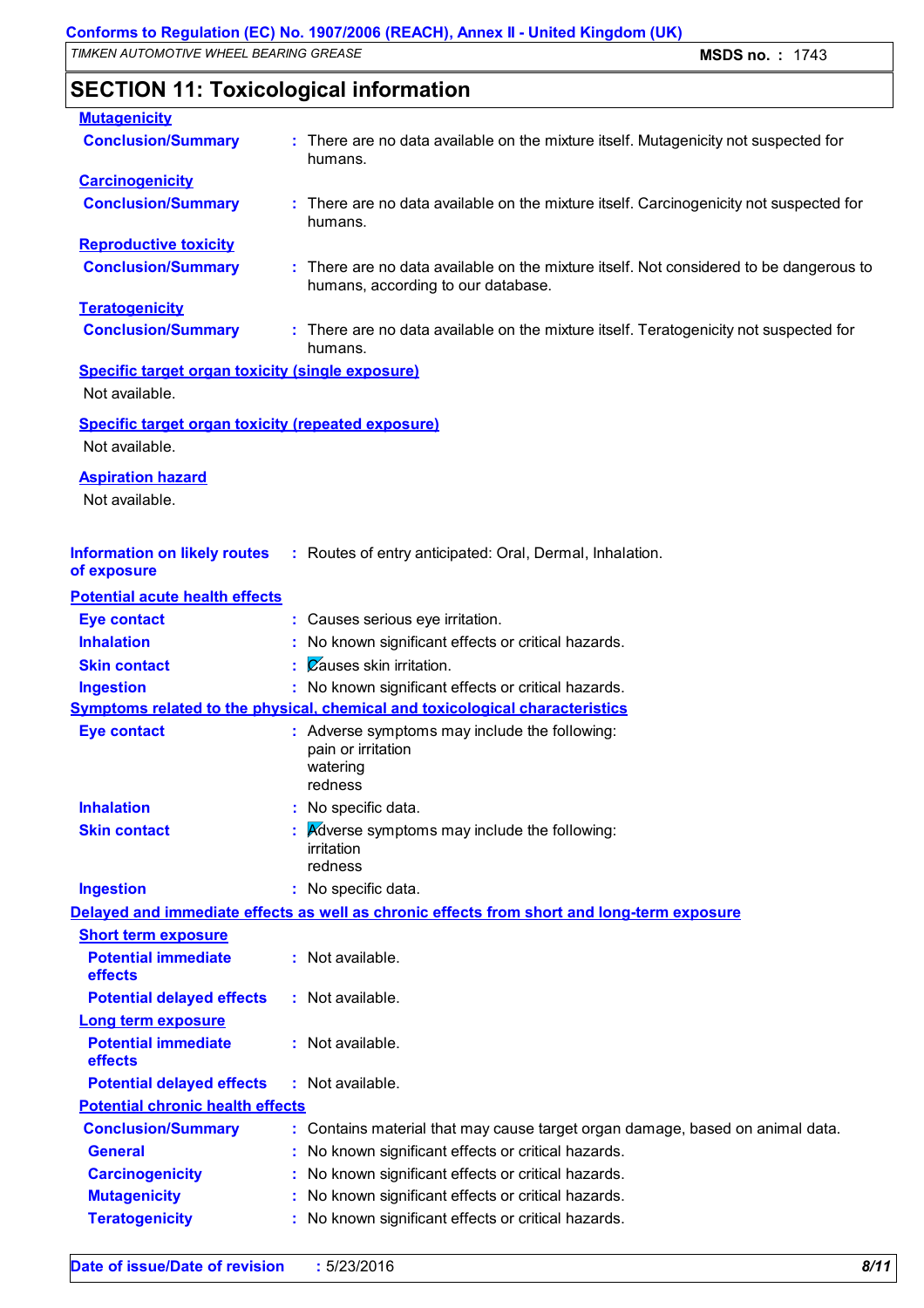#### **Conforms to Regulation (EC) No. 1907/2006 (REACH), Annex II - United Kingdom (UK)**

*TIMKEN AUTOMOTIVE WHEEL BEARING GREASE* **MSDS no. :** 1743

### **SECTION 11: Toxicological information**

- **Developmental effects** : No known significant effects or critical hazards.
- **Fertility effects :** No known significant effects or critical hazards.

#### **Other information :** Not available.

### **SECTION 12: Ecological information**

#### **12.1 Toxicity**

**Conclusion/Summary :** There are no data available on the mixture itself.

#### **12.2 Persistence and degradability**

**Conclusion/Summary :** This product has not been tested for biodegradation. Not readily biodegradable. This product is not expected to bioaccumulate through food chains in the environment.

| <b>Product/ingredient name</b>                    | <b>Aquatic half-life</b> | <b>Photolysis</b> | <b>Biodegradability</b> |
|---------------------------------------------------|--------------------------|-------------------|-------------------------|
| 'TIMKEN AUTOMOTIVE<br><b>WHEEL BEARING GREASE</b> |                          |                   | Not readily             |

#### **12.3 Bioaccumulative potential**

Not available.

| <b>12.4 Mobility in soil</b>                            |                    |
|---------------------------------------------------------|--------------------|
| <b>Soil/water partition</b><br><b>coefficient (Koc)</b> | : Not available.   |
| <b>Mobility</b>                                         | $:$ Not available. |
| <b>12.5 Results of PBT and vPvB assessment</b>          |                    |
| <b>PBT</b>                                              | : Not applicable.  |
| <b>vPvB</b>                                             | : Not applicable.  |

**12.6 Other adverse effects** : No known significant effects or critical hazards.

### **SECTION 13: Disposal considerations**

The information in this section contains generic advice and guidance. The list of Identified Uses in Section 1 should be consulted for any available use-specific information provided in the Exposure Scenario(s).

#### **13.1 Waste treatment methods**

| <b>Product</b>             |                                                                                                                                                                                                                                                                                                                                                                                                                                                                                                                                                     |
|----------------------------|-----------------------------------------------------------------------------------------------------------------------------------------------------------------------------------------------------------------------------------------------------------------------------------------------------------------------------------------------------------------------------------------------------------------------------------------------------------------------------------------------------------------------------------------------------|
| <b>Methods of disposal</b> | : The generation of waste should be avoided or minimised wherever possible.<br>Disposal of this product, solutions and any by-products should at all times comply<br>with the requirements of environmental protection and waste disposal legislation and<br>any regional local authority requirements. Dispose of surplus and non-recyclable<br>products via a licensed waste disposal contractor. Waste should not be disposed of<br>untreated to the sewer unless fully compliant with the requirements of all authorities<br>with jurisdiction. |
| <b>Hazardous waste</b>     | : The classification of the product may meet the criteria for a hazardous waste.                                                                                                                                                                                                                                                                                                                                                                                                                                                                    |
| <b>Packaging</b>           |                                                                                                                                                                                                                                                                                                                                                                                                                                                                                                                                                     |
| <b>Methods of disposal</b> | : The generation of waste should be avoided or minimised wherever possible. Waste<br>packaging should be recycled. Incineration or landfill should only be considered<br>when recycling is not feasible.                                                                                                                                                                                                                                                                                                                                            |
| <b>Special precautions</b> | : This material and its container must be disposed of in a safe way. Care should be<br>taken when handling emptied containers that have not been cleaned or rinsed out.<br>Empty containers or liners may retain some product residues. Avoid dispersal of spilt<br>material and runoff and contact with soil, waterways, drains and sewers.                                                                                                                                                                                                        |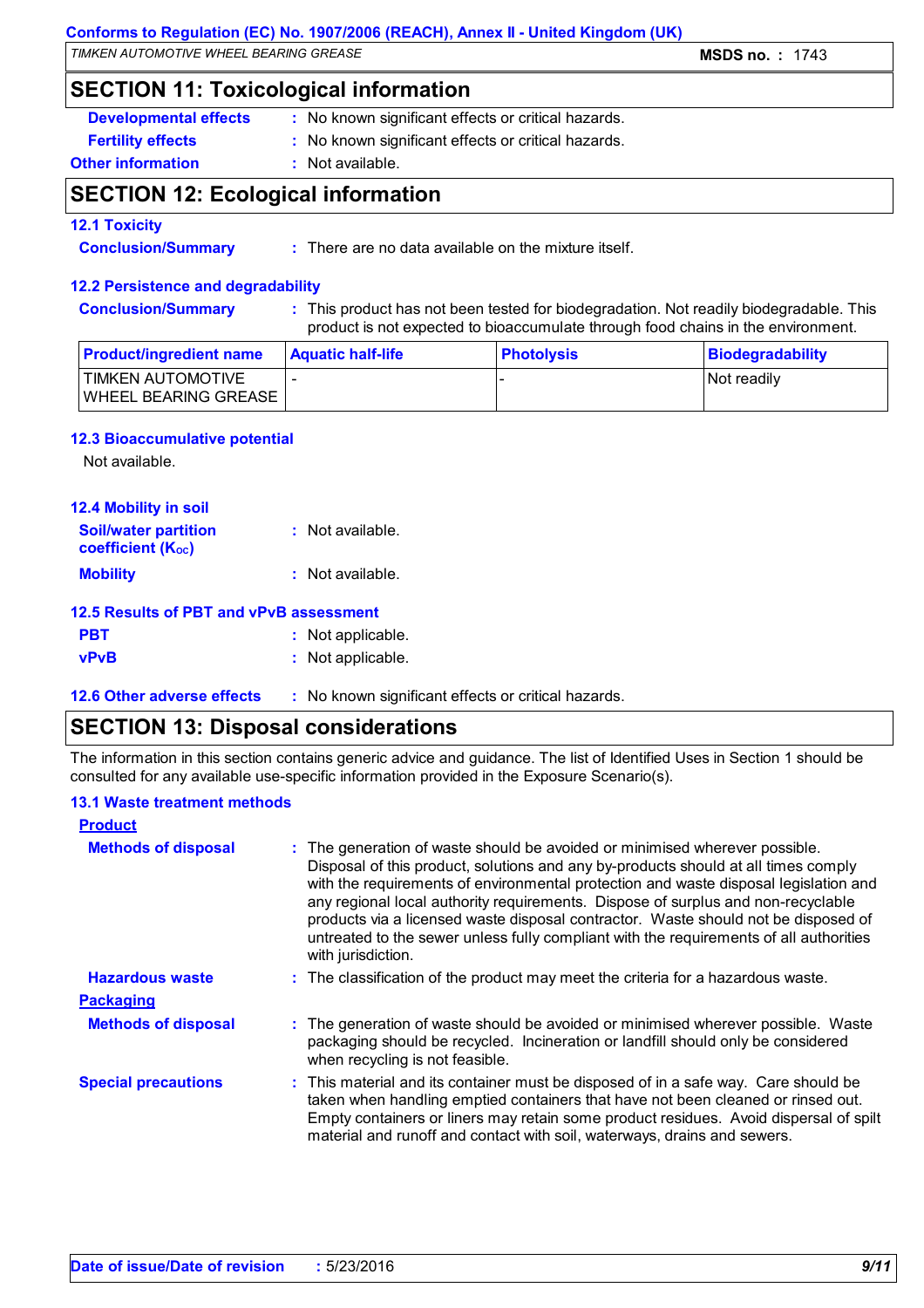### **SECTION 14: Transport information**

|                                           | <b>ADR/RID</b>           | <b>ADN</b>     | <b>IMDG</b>    | <b>IATA</b>    |
|-------------------------------------------|--------------------------|----------------|----------------|----------------|
| 14.1 UN number                            | Not regulated.           | Not regulated. | Not regulated. | Not regulated. |
| 14.2 UN proper<br>shipping name           | $\overline{\phantom{a}}$ |                |                | -              |
| <b>14.3 Transport</b><br>hazard class(es) | $\overline{\phantom{a}}$ |                |                | -              |
| 14.4 Packing group  -                     |                          |                |                | -              |
| 14.5<br><b>Environmental</b><br>hazards   | No.                      | No.            | No.            | No.            |
| <b>Additional</b><br>information          |                          |                |                |                |

# **user**

**14.6 Special precautions for Transport within user's premises:** always transport in closed containers that are **:** upright and secure. Ensure that persons transporting the product know what to do in the event of an accident or spillage.

**14.7 Transport in bulk according to Annex II of Marpol and the IBC Code**

**:** Not available.

### **SECTION 15: Regulatory information**

**15.1 Safety, health and environmental regulations/legislation specific for the substance or mixture EU Regulation (EC) No. 1907/2006 (REACH)**

**Annex XIV - List of substances subject to authorisation**

**Substances of very high concern**

None of the components are listed.

| <b>Annex XVII - Restrictions</b><br>on the manufacture,<br>placing on the market and<br>use of certain dangerous<br>substances, mixtures and<br><b>articles</b> | : Not applicable.                        |
|-----------------------------------------------------------------------------------------------------------------------------------------------------------------|------------------------------------------|
| <b>Other EU regulations</b>                                                                                                                                     |                                          |
| <b>Europe inventory</b><br><b>EINECS/ELINCS</b>                                                                                                                 | : All components are listed or exempted. |
| <b>Black List Chemicals</b><br>(76/464/EEC)                                                                                                                     | : Not listed                             |
| <b>Priority List Chemicals</b><br>(793/93/EEC)                                                                                                                  | : Mot determined                         |
| <b>Industrial emissions</b><br>(integrated pollution<br>prevention and control) -<br>Air                                                                        | : Not listed                             |
| Industrial emissions<br>(integrated pollution<br>prevention and control) -<br><b>Water</b>                                                                      | : Not listed                             |
| <b>Seveso Directive</b>                                                                                                                                         |                                          |
| This product is not controlled under the Seveso Directive.                                                                                                      |                                          |